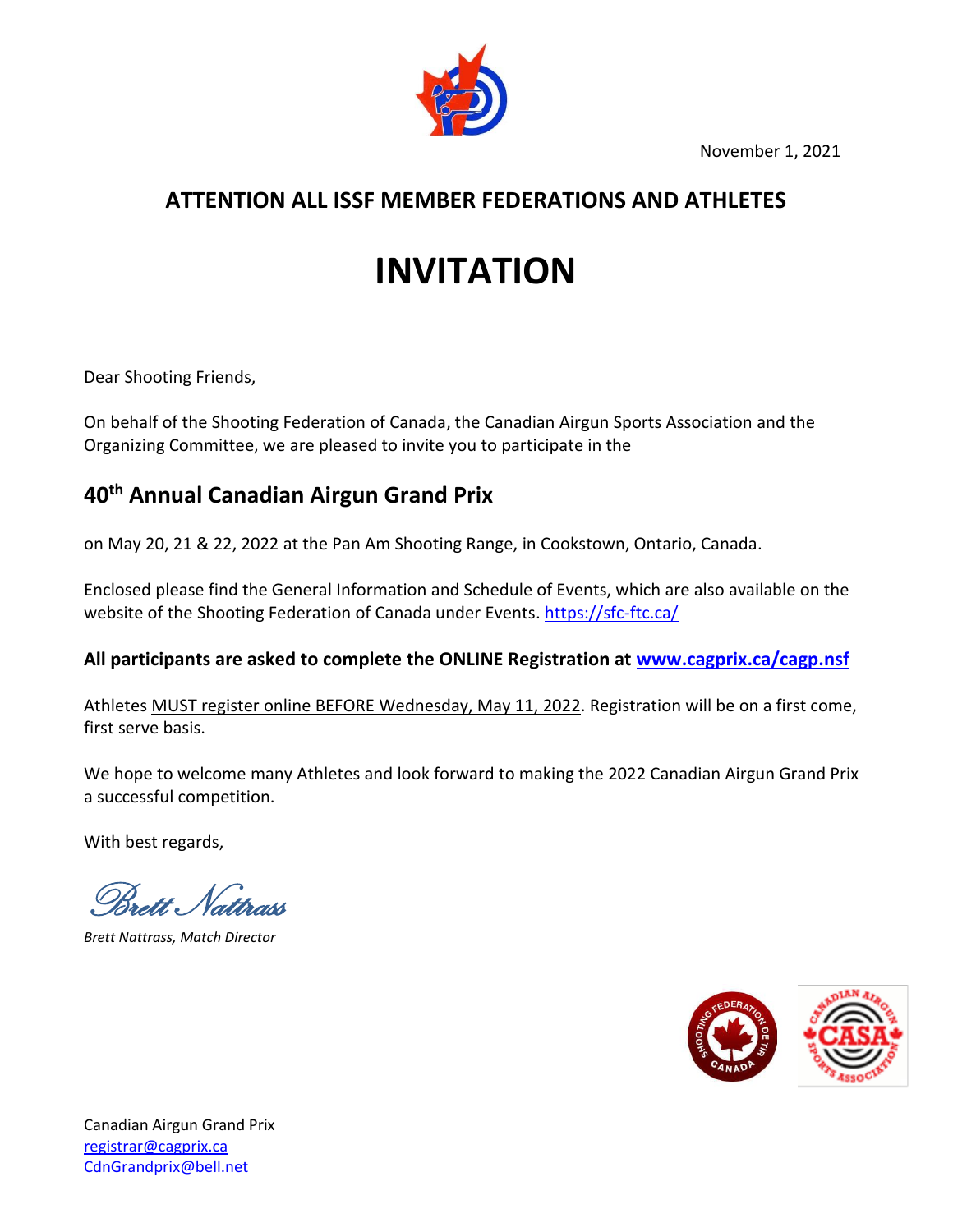

# **One of the Largest International Airgun Competitions in North America**

# **Canadian Airgun Grand Prix – May 20, 21 & 22, 2022**

The Canadian Airgun Grand Prix Committee and the Canadian Airgun Sports Association are proud to present the *40th Annual Canadian Airgun Grand Prix*, one of the largest international airgun competitions in North America. Our expectation is that competitors from many countries will be in attendance, as in previous years. All events will take place at the **PAN AM Shooting Range** (at the Toronto International Trap & Skeet Club, 5206 5<sup>™</sup> Side Road, Cookstown, Ontario, Canada).

### **Shooting range features 50 positions with Megalink electronic targets**

**The PAN AM Shooting Range** features 50 positions for air rifle and air pistol, including positions designated for access by Adaptive athletes, with Megalink electronic targets on all positions. FINALS will follow the ISSF format. The top 8 in each of the Men's and the Women's events, including International Juniors and Sub-juniors will compete in Finals to determine the "Open" winners.

# **Canadian 'Qualifying Score' Event**

This is a **Canadian 'Qualifying Score' event** and the number of competitors is limited to 184, so **register early** to join in on the excitement of participating at one of the greatest airgun competitions anywhere! Request your preferred shooting times on a first come, first serve basis – so the earlier you register the better chance of getting your preferred time slots!

# **Don't miss the Event Updates**

Visit our Facebook Page and 'follow us' for updates and reminders. *<https://www.facebook.com/canadianairgungrandprix>*

# **Registration Online NOW at: [www.cagprix.ca/cagp.nsf](http://www.cagprix.ca/cagp.nsf)**

*See attached: Schedule of Events, and General Information/Match Rules*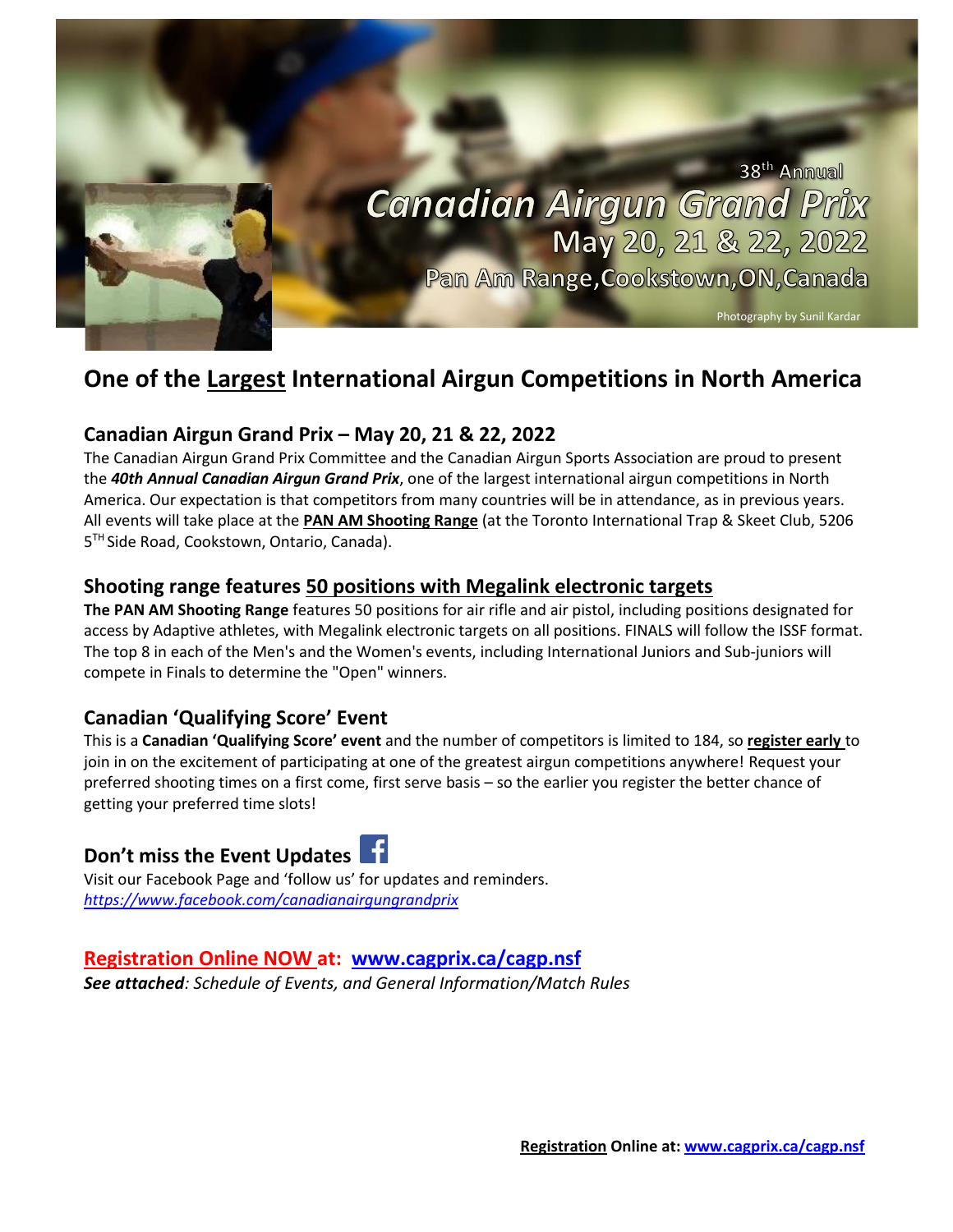

# **MESSAGE FROM THE MATCH ORGANIZERS**

It is our honour to again present a world class Grand Prix event.

The Canadian Airgun Sports Association presents the 2022 Canadian Airgun Grand Prix. On behalf of the Organizing Committee, we welcome all participants to the 2022 Canadian Airgun Grand Prix. This is our 40th Anniversary since the match first began in 1983. The competition will be shot on electronic targets and is a Canadian "qualifying score" match recognized by the Shooting Federation of Canada.

We wish to thank the many volunteers who have donated their time, expertise and hard work in order that we may host this competition. An event of this size would not be possible without their significant contributions.

Our deepest appreciation is extended to our sponsors and all other supporting partners and organizations. Their generous contributions reaffirm the fact that this Grand Prix has the best quality support from the highest quality people in Canada and around the world.

At this time we would like to thank the members of the **Organizing Committee** whose assistance has been invaluable in the organizing of this competition: Richard Horne, Mark Lewis, Don Newman, Aaron Burns, and Joel Van Bynen.

We wish all the competitors the best of luck and good shooting!

Brett Nattrass

*Match Director*

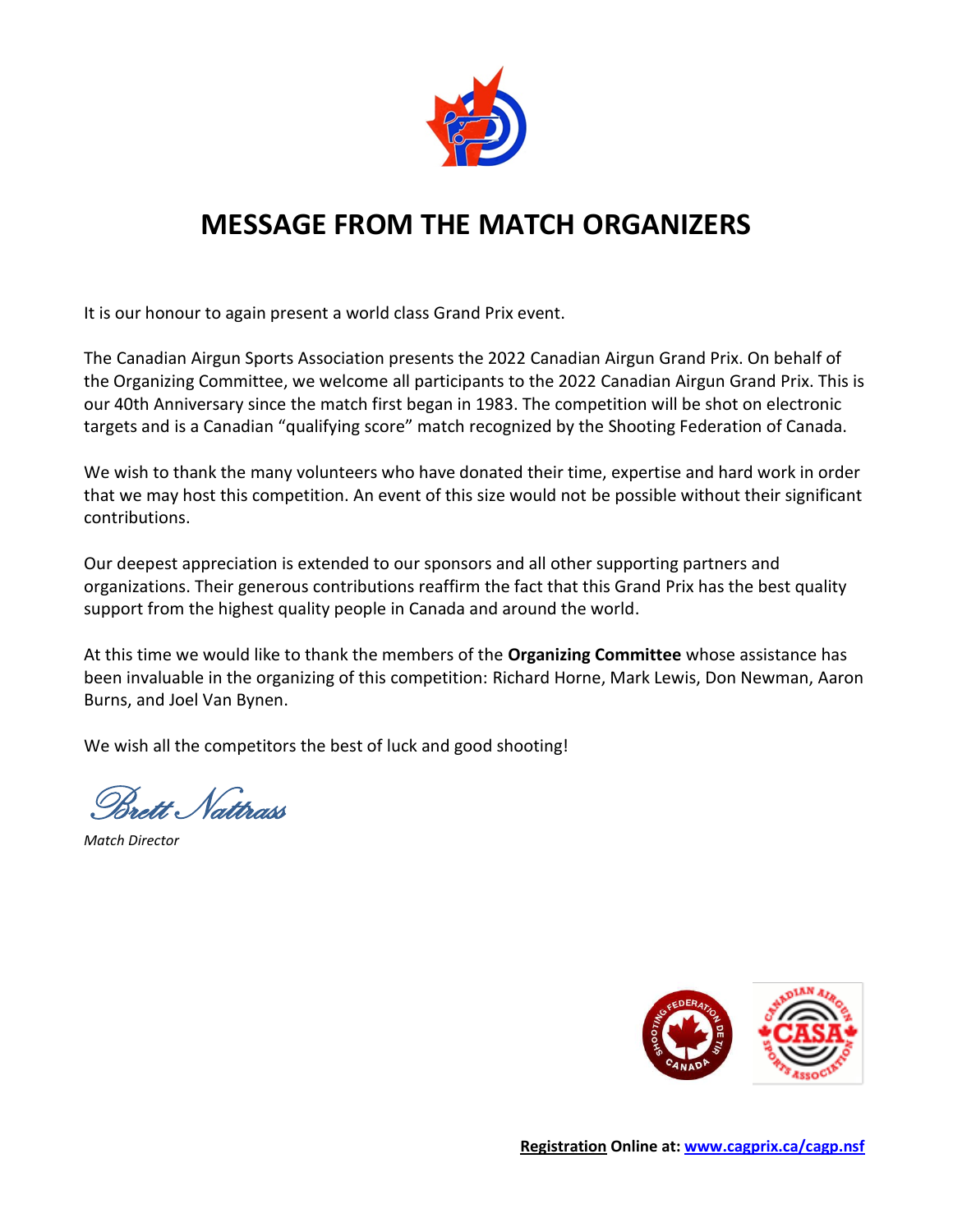

# **Register online today at: [www.cagprix.ca/cagp.nsf](http://www.cagprix.ca/cagp.nsf)**

# **Schedule of Events**

#### **CANADIAN AIRGUN GRAND PRIX – May 20, 21 & 22, 2022**

#### **Pan Am Shooting Range**

| Friday, May 20:          | 10:00 am - 8:00 pm<br>12:00 noon – 4:00 pm<br>5:30 pm start                                                | <b>Registration &amp; Equipment Control</b><br>Practice<br><b>Relay 1</b>                                           |
|--------------------------|------------------------------------------------------------------------------------------------------------|---------------------------------------------------------------------------------------------------------------------|
| <b>Saturday, May 21:</b> | 8:00 am - 1:00 pm<br>8:00 am start<br>10:00 am start<br>$12:30$ pm start<br>2.30 pm start<br>4:30 pm start | Registration & Equipment Control<br><b>Relay 2</b><br><b>Relay 3</b><br><b>Relay 4</b><br><b>Relay 5</b><br>Relay 6 |
| Sunday, May 22:          | 8:00 am start<br>10:00 am start                                                                            | <b>Relay 7</b><br><b>Relay 8</b>                                                                                    |
|                          | <b>FINALS:</b><br>1:00 pm start                                                                            | Final – Men's and Women's Air Rifle                                                                                 |

3:00 pm start Final – Men's and Women's Air Pistol Awards Ceremonies Will start approx. 20 minutes after last relay for finals has been completed.

#### *Please note that Relay times posted are start times.*

*Shooters will be allowed to set-up equipment ½ hour before to start time. Preparation and sighting time will start 15 minutes before to start time.*

#### *Notes:*

- *All attempts will be made to squad to your relay preferences, however, selections cannot be guaranteed. Please check your confirmation.*
- *This schedule is subject to change. Always check the squadding lists and notices posted during the competition.*
- *Any requests for changes after online entries have closed, will be \$50.00*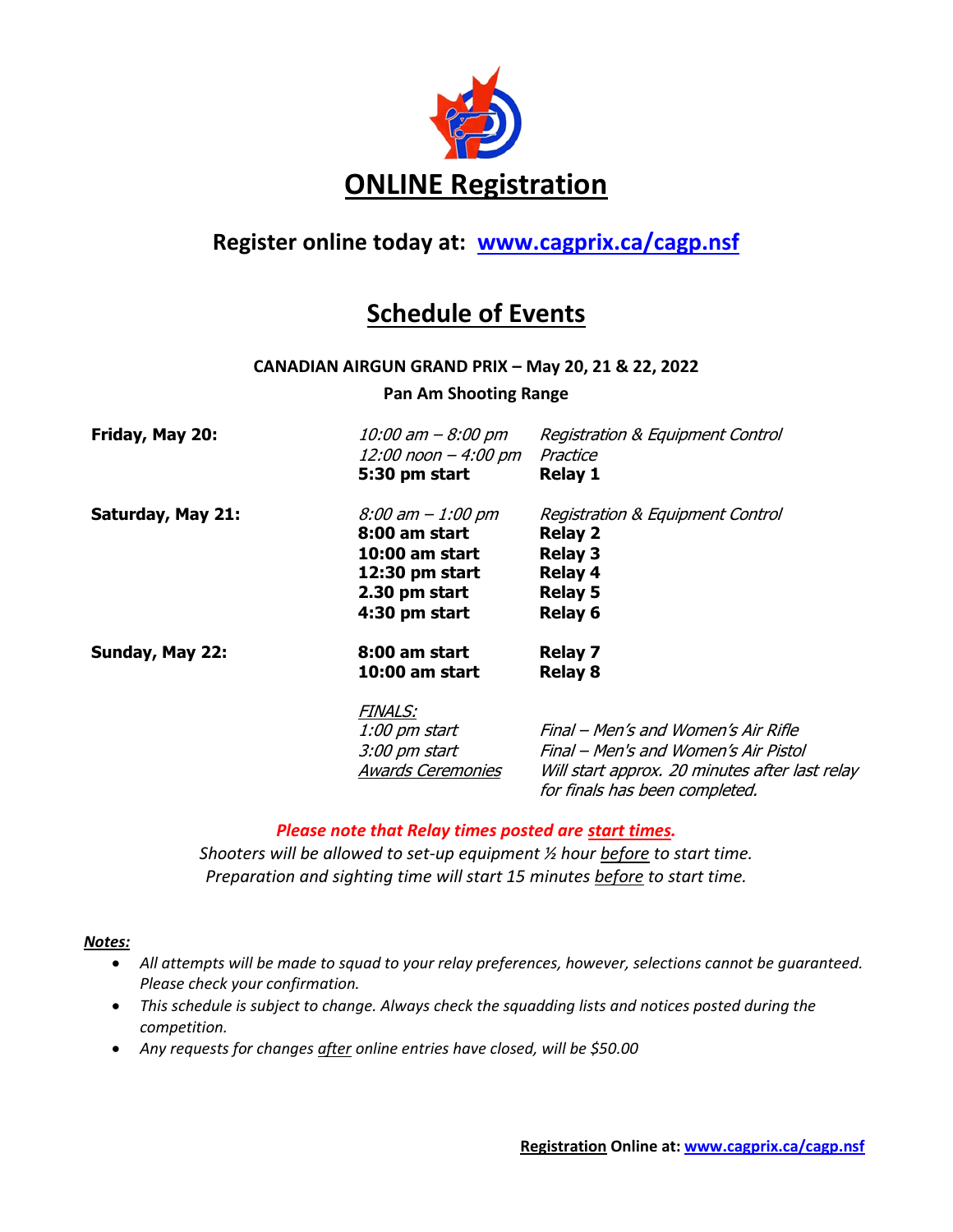

### **Location of the 'Pan Am Shooting Range:**

The address of the **Pan Am Shooting Range** is**:** Toronto International Trap & Skeet Club 5206 5th Side Road, Cookstown, ON L0L 1L0 **Link to Google Maps:** <https://goo.gl/maps/3ZZx6> **GPS Coordinates: 44.186216, -79.661074 The Pan Am Shooting Range** is located only 45 minutes from the **Toronto International Airport**.

#### **Accommodations**

**The Pan Am Shooting Range** in Cookstown is about 15-20 minutes from Barrie, Ontario. There are many hotels available in the area:

• **Nottawasaga Inn Resort & Conference Centre** *(approx. 7 minutes to the range)* Highway 89, Alliston, ON, L9R 1A4 (705) 435-5501

Toll Free: 1-800-669-5501 *[www.nottawasagaresort.com](http://www.nottawasagaresort.com/)*

- **Hampton Inn & Suites by Hilton Barrie** 74 Bryne Drive, Barrie, Ontario, L4N 9Y4 705-719-9666 *[http://hamptoninn3.hilton.com/en/hotels/ontario/hampton-inn-and-suites-by-hilton-barrie-](http://hamptoninn3.hilton.com/en/hotels/ontario/hampton-inn-and-suites-by-hilton-barrie-ONTBRHX/index.html)[ONTBRHX/index.html](http://hamptoninn3.hilton.com/en/hotels/ontario/hampton-inn-and-suites-by-hilton-barrie-ONTBRHX/index.html)*
- **Four Points by Sheraton Barrie** 60 Bryne Drive, Barrie, Ontario, L4N 9Y4 750-733-8989 [https://www.marriott.com/hotels/travel/rqsfp-four-points-barrie/?scid=bb1a189a-fec3-4d19-a255-](https://www.marriott.com/hotels/travel/rqsfp-four-points-barrie/?scid=bb1a189a-fec3-4d19-a255-54ba596febe2&y_source=1_MzQ3MTA5OS03MTUtbG9jYXRpb24uZ29vZ2xlX3dlYnNpdGVfb3ZlcnJpZGU%3D) [54ba596febe2&y\\_source=1\\_MzQ3MTA5OS03MTUtbG9jYXRpb24uZ29vZ2xlX3dlYnNpdGVfb3ZlcnJpZ](https://www.marriott.com/hotels/travel/rqsfp-four-points-barrie/?scid=bb1a189a-fec3-4d19-a255-54ba596febe2&y_source=1_MzQ3MTA5OS03MTUtbG9jYXRpb24uZ29vZ2xlX3dlYnNpdGVfb3ZlcnJpZGU%3D) [GU%3D](https://www.marriott.com/hotels/travel/rqsfp-four-points-barrie/?scid=bb1a189a-fec3-4d19-a255-54ba596febe2&y_source=1_MzQ3MTA5OS03MTUtbG9jYXRpb24uZ29vZ2xlX3dlYnNpdGVfb3ZlcnJpZGU%3D)
- **BEST WESTERN Royal Oak Inn**

35 Hart Drive, Barrie, ON L4N 5M3 705-721-4848 *[http://book.bestwestern.com/bestwestern/CA/ON/Barrie-hotels/BEST-WESTERN-Royal-Oak-](http://book.bestwestern.com/bestwestern/CA/ON/Barrie-hotels/BEST-WESTERN-Royal-Oak-Inn/Hotel-Overview.do?propertyCode=66053&cm_mmc=BL-_-Google-_-GMB-_-66053)[Inn/Hotel-Overview.do?propertyCode=66053&cm\\_mmc=BL-\\_-Google-\\_-GMB-\\_-66053](http://book.bestwestern.com/bestwestern/CA/ON/Barrie-hotels/BEST-WESTERN-Royal-Oak-Inn/Hotel-Overview.do?propertyCode=66053&cm_mmc=BL-_-Google-_-GMB-_-66053)*

• **Fairfield Inn & Suites by Marriott Barrie** 261 Essa Road, Barrie, ON L4N 9C7 705-737-9999 [https://www.marriott.com/hotels/travel/rqsfi-fairfield-inn-and-suites-barrie/?scid=bb1a189a-fec3-](https://www.marriott.com/hotels/travel/rqsfi-fairfield-inn-and-suites-barrie/?scid=bb1a189a-fec3-4d19-a255-54ba596febe2&y_source=1_NDIyOTUyNy03MTUtbG9jYXRpb24uZ29vZ2xlX3dlYnNpdGVfb3ZlcnJpZGU%3D) [4d19-a255-](https://www.marriott.com/hotels/travel/rqsfi-fairfield-inn-and-suites-barrie/?scid=bb1a189a-fec3-4d19-a255-54ba596febe2&y_source=1_NDIyOTUyNy03MTUtbG9jYXRpb24uZ29vZ2xlX3dlYnNpdGVfb3ZlcnJpZGU%3D) [54ba596febe2&y\\_source=1\\_NDIyOTUyNy03MTUtbG9jYXRpb24uZ29vZ2xlX3dlYnNpdGVfb3ZlcnJpZG](https://www.marriott.com/hotels/travel/rqsfi-fairfield-inn-and-suites-barrie/?scid=bb1a189a-fec3-4d19-a255-54ba596febe2&y_source=1_NDIyOTUyNy03MTUtbG9jYXRpb24uZ29vZ2xlX3dlYnNpdGVfb3ZlcnJpZGU%3D) [U%3D](https://www.marriott.com/hotels/travel/rqsfi-fairfield-inn-and-suites-barrie/?scid=bb1a189a-fec3-4d19-a255-54ba596febe2&y_source=1_NDIyOTUyNy03MTUtbG9jYXRpb24uZ29vZ2xlX3dlYnNpdGVfb3ZlcnJpZGU%3D)

**Registration Online at: [www.cagprix.ca/cagp.nsf](http://www.cagprix.ca/cagp.nsf)**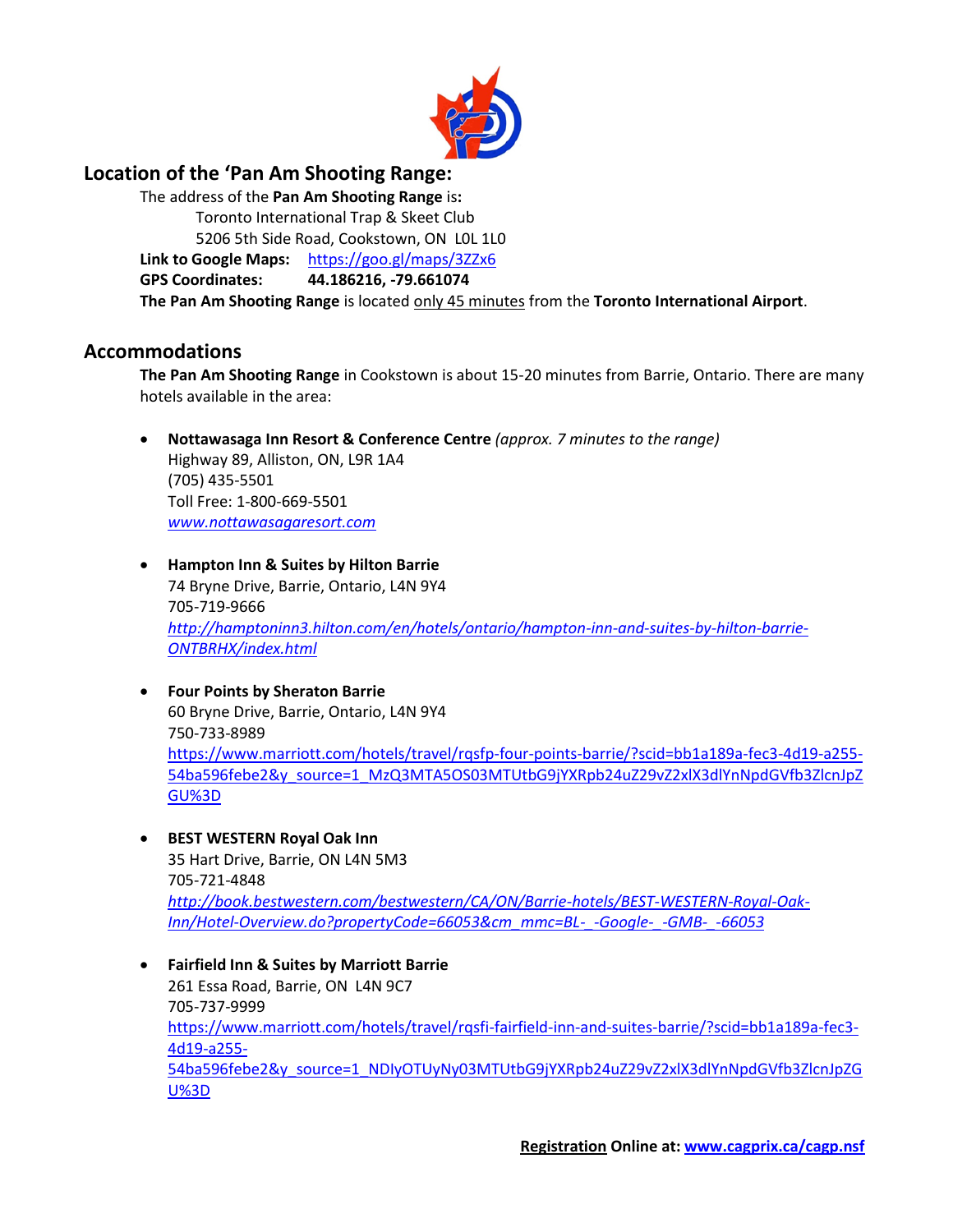- **Monte Carlo Inns – Barrie Suites** 81 Hart Dr, Barrie, ON L4N 5M3 (705) 734-0070 *<https://www.montecarloinns.com/barrie-suites>*
- **Super 8 Barrie Hotel** 441 Bryne Drive, Barrie, ON L4N 6C8 (705) 814-8888 *[https://www.wyndhamhotels.com/super-8/barrie-ontario/super-8](https://www.wyndhamhotels.com/super-8/barrie-ontario/super-8-barrie/overview?brand_id=SE&sessionId=1636052879&rooms=1&adults=1&children=0&checkInDate=11/4/2021&checkOutDate=11/5/2021&referringBrand=SE&loc=ChIJbSDXGjejKogRWlNLqAAPLh0&useWRPoints=false) [barrie/overview?brand\\_id=SE&sessionId=1636052879&rooms=1&adults=1&children=0&checkInDate](https://www.wyndhamhotels.com/super-8/barrie-ontario/super-8-barrie/overview?brand_id=SE&sessionId=1636052879&rooms=1&adults=1&children=0&checkInDate=11/4/2021&checkOutDate=11/5/2021&referringBrand=SE&loc=ChIJbSDXGjejKogRWlNLqAAPLh0&useWRPoints=false) [=11/4/2021&checkOutDate=11/5/2021&referringBrand=SE&loc=ChIJbSDXGjejKogRWlNLqAAPLh0&u](https://www.wyndhamhotels.com/super-8/barrie-ontario/super-8-barrie/overview?brand_id=SE&sessionId=1636052879&rooms=1&adults=1&children=0&checkInDate=11/4/2021&checkOutDate=11/5/2021&referringBrand=SE&loc=ChIJbSDXGjejKogRWlNLqAAPLh0&useWRPoints=false) [seWRPoints=false](https://www.wyndhamhotels.com/super-8/barrie-ontario/super-8-barrie/overview?brand_id=SE&sessionId=1636052879&rooms=1&adults=1&children=0&checkInDate=11/4/2021&checkOutDate=11/5/2021&referringBrand=SE&loc=ChIJbSDXGjejKogRWlNLqAAPLh0&useWRPoints=false)*

### **Transportation**

Athletes are responsible for arranging their own transportation from and to the NEW Pan Am Shooting Range. Rental cars are available at the **Toronto International Airport**, Mississauga, ON:

- **Enterprise Rent-A-Car**, (416) 798-1465 *[https://www.enterprise.ca/en/car-rental/locations/canada/on/toronto-pearson-international](https://www.enterprise.ca/en/car-rental/locations/canada/on/toronto-pearson-international-airport-c2pa.html)[airport-c2pa.html](https://www.enterprise.ca/en/car-rental/locations/canada/on/toronto-pearson-international-airport-c2pa.html)*
- **National Car Rental**, (905) 676-4000 *[https://www.nationalcar.ca/en\\_US/location-details/ca/yyzt01-toronto-intl-arpt.html](https://www.nationalcar.ca/en_US/location-details/ca/yyzt01-toronto-intl-arpt.html)*
- **Alamo Rent A Car,** (888) 826-6893 [https://www.alamo.ca/en/car-rental-locations/ca/on/toronto-pearson-international-airport](https://www.alamo.ca/en/car-rental-locations/ca/on/toronto-pearson-international-airport-c2al.html?mcid=yext:245709)[c2al.html?mcid=yext:245709](https://www.alamo.ca/en/car-rental-locations/ca/on/toronto-pearson-international-airport-c2al.html?mcid=yext:245709)
- **AVIS,** 905-676-1100 *<https://www.avis.ca/en/reservation/make-reservation>*
- **Dollar Rent A Car,** 905-673-8811 h*[ttps://www.dollar.com/Locations/LocalSites/Toronto.aspx?LocationID=YYZ&s\\_kwcid=AL!3762!3!75](https://www.dollar.com/Locations/LocalSites/Toronto.aspx?LocationID=YYZ&s_kwcid=AL!3762!3!75426640162!b!!g!!_inurl:locations&ef_id=VmOSsQAAAI1OPC5J:20151206014313:s) [426640162!b!!g!!\\_inurl:locations&ef\\_id=VmOSsQAAAI1OPC5J:20151206014313:s](https://www.dollar.com/Locations/LocalSites/Toronto.aspx?LocationID=YYZ&s_kwcid=AL!3762!3!75426640162!b!!g!!_inurl:locations&ef_id=VmOSsQAAAI1OPC5J:20151206014313:s)*

### **Food**

**Burger Station**, located at the corner of 5th Sideroad and Hwy 89 that offers eat-in and take-out service, you can also phone ahead pick-up order (705-458-1592). Open 7 days a week and generally until approximately 8:00 pm.

<http://www.burgerstation.ca/>

**A&W Drive-Thru (take-out)**, located at 3515 - Hwy 89, between 5th Sideroad and Hwy 400 (705-458- 1155).

**TTS Clubhouse** 'on-site' food service will be available throughout the competition and provides a healthful, reasonably priced menu that directly supports the range. *Please Note: The clubhouse is currently being renovated and food service on-site may NOT be available.*

In addition, there are many restaurants in the Cookstown, Innisfil and Barrie area, offering a variety of food choices and all levels of dining experiences.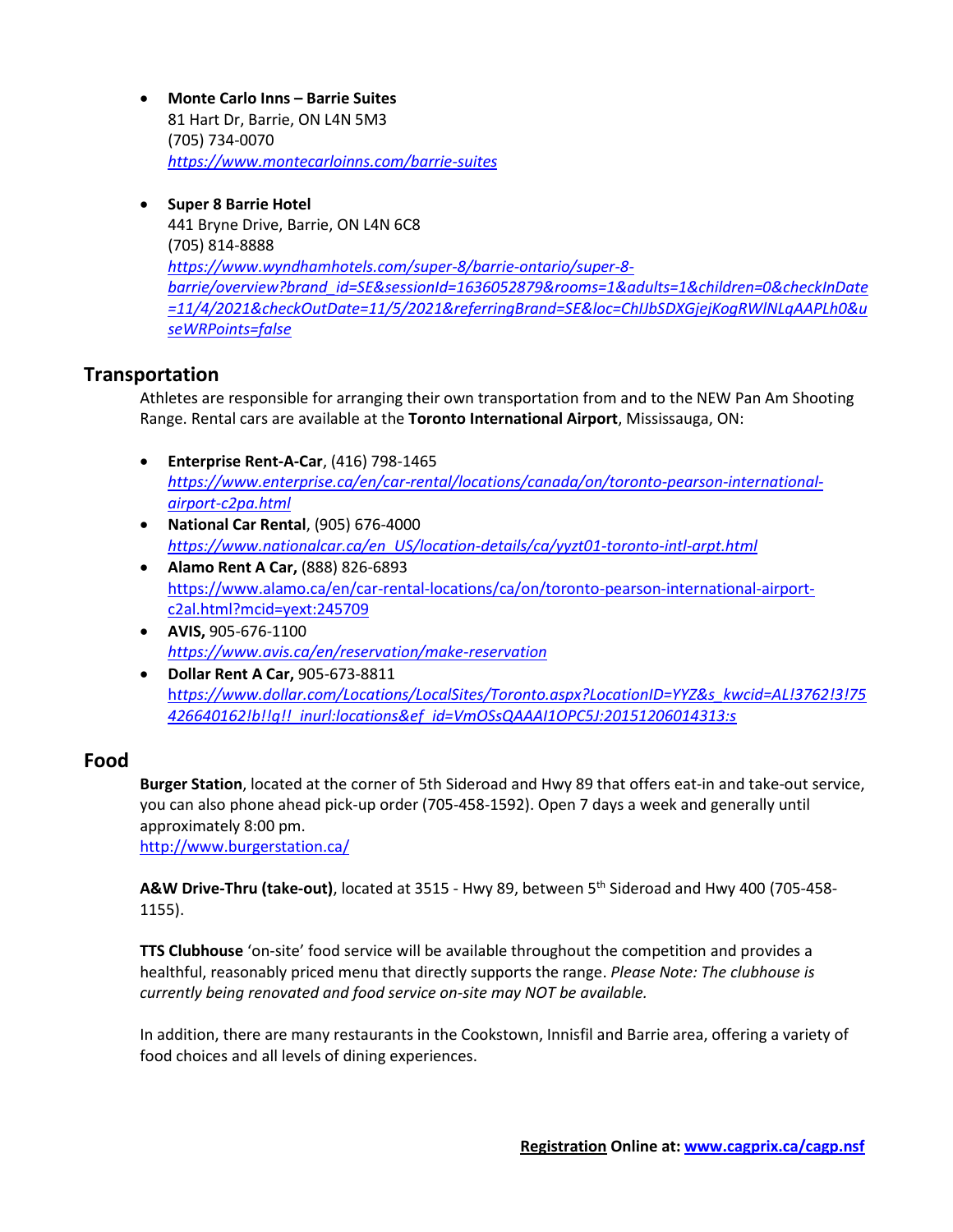

# **General Information**

The events for this year's competition are ISSF Air Pistol, ISSF Air Rifle, including the Adaptive events for both ISSF Air Pistol and ISSF Air Rifle, and the number of competitors is limited to 184.

### **Rules**

All Air Pistol and Air Rifle events will be run in accordance with ISSF rules. It is the responsibility of the athlete and coaches to be familiar with the current ISSF rules. All equipment must meet ISSF specifications. Although equipment check is optional, random spot checks will be performed on each relay.

## **ONLINE Registration at [www.cagprix.ca/cagp.nsf](http://www.cagprix.ca/cagp.nsf)**

Athletes MUST register online, on or before Wednesday, May 11, 2022. There is NO on-site registration. Registration will be on a first come, first serve basis.

**Senior Entry Fees** *(or Juniors competing in Classification Category):* ISSF Pistol - \$150.00 CDN ISSF Rifle - \$150.00 CDN Both ISSF Pistol and Rifle - \$175.00 CDN **Junior Entry Fees: (Under 21 as of December 31, 2022):** ISSF Pistol - \$130.00 CDN ISSF Rifle - \$130.00 CDN Both ISSF Pistol and Rifle - \$150.00 CDN

#### **Payment**

You may pay by Credit Card (or Cheque/Money Order} using the online system. You will receive an email confirmation with instructions for payment based on the payment method selected. **Payment must be received before your registration and squadding can be confirmed.** You will also receive a personalized 'Letter of Invitation' at that time.

#### **Cancellation Policy**

NO cancellation refunds after April 30, 2022

#### **Waiver**

All Participants must complete a Waiver Form and submit to the Registration Desk prior to competition (see Appendix I, attached).

#### *Notes:*

- *All attempts will be made to squad to your relay preferences, however, selections cannot be guaranteed. Please check your confirmation.*
- *This schedule is subject to change. Always check the squadding lists and notices posted during the competition.*
- *Any requests for changes after online entries have closed, will be \$50.00 for each change request.*
- For additional information, please e-mail: [CdnGrandprix@bell.net](mailto:CdnGrandprix@bell.net)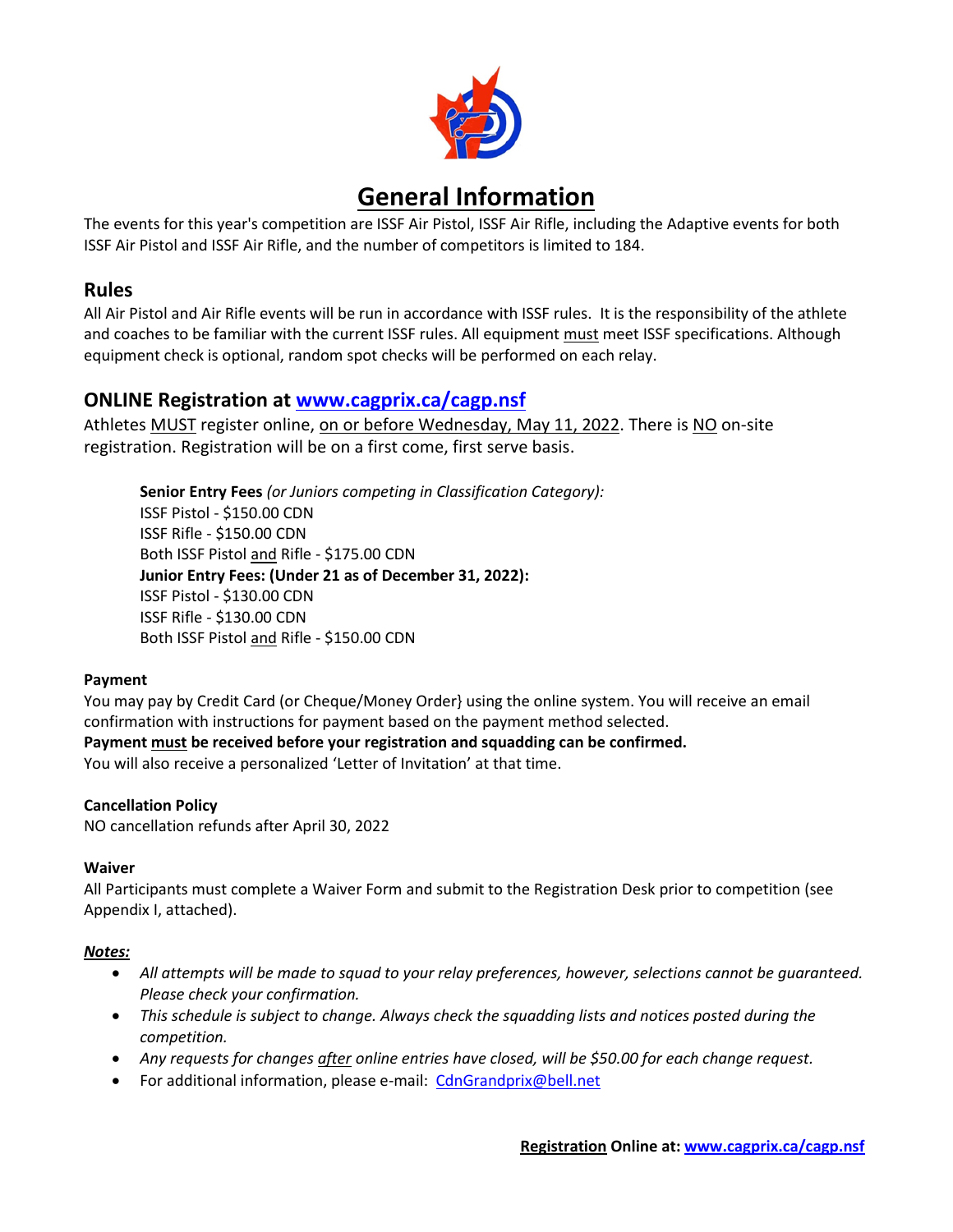# **Permits for International Competitors**

**Visitors to Canada** who are bringing an air pistol or air rifle that has a muzzle velocity of less than 500 feet/second do not require permits. However, for additional information on Visitors to Canada please see the RCMP website at:<https://www.rcmp-grc.gc.ca/en/firearms/non-residents> , including information about 'Non-Resident Firearm Declaration (Form RCMP 5589) which is required to bring firearms into Canada (velocity greater than 500 feet per second).

#### '**Letter of Invitation'**

**The cover page of this document is the general 'Letter of Invitation',** you will also receive a personalized 'Letter of Invitation' when your registration payment has been received. For additional information please e-mail: [CdnGrandprix@bell.net](mailto:CdnGrandprix@bell.net)

#### *Attention 'International' Competitors:*

*Please be aware, we DO NOT use any outside agents to sell registrations and/or VISAs to this event. If someone is offering this service then it is an act of fraud which should be reported and we are in no way associated with such actions. Register ONLY directly with us online at* **[www.cagprix.ca/cagp.nsf](http://www.cagprix.ca/cagp.nsf)** *Each competitor is responsible for applying and obtaining any necessary travel VISAs and/or equipment applications for entry into Canada and unfortunately CAGP are NOT able to assist in this process in any way.*

#### **Classifications**

Shooting Federation of Canada (SFC) members with a current, valid classification will compete in their respective class. USA competitors with a current, valid classification card, including NRA classification, will be placed in the equivalent SFC classification. All others will compete in the Master Class – or Veteran, International Junior or Sub-junior, if they qualify. All competitors are asked to register according to their true classification, and everyone must have proof of their classifications available at the event. The Jury has the right to correct obvious mistakes.

| Men & Women                | Master                                                                                     |
|----------------------------|--------------------------------------------------------------------------------------------|
|                            | Expert                                                                                     |
|                            | Sharpshooter                                                                               |
|                            | Marksman                                                                                   |
|                            | International Junior - To qualify, your 21st birthday must be after December 31, 2022      |
|                            | Sub-Junior - To qualify, your 17th birthday must be after December 31, 2022                |
|                            | Veteran - Veteran Class is for competitors who are 55 years or older as of January 1, 2022 |
| <b>Adaptive Air Rifle</b>  | SH <sub>1</sub>                                                                            |
|                            | SH <sub>2</sub>                                                                            |
| <b>Adaptive Air Pistol</b> | SH1                                                                                        |

#### **Classifications for rifle/pistol include:**

#### *Please note:*

- *1. International Juniors and Sub-juniors can compete in one category only: either by age (IJ or SJ) or by their SFC classification, but not both. International Juniors and Sub-juniors choosing to shoot in the Senior Class (MA, EX, SS, MM), must pay the Senior registration fee, rather than the Junior fee.*
- 2. *Veterans must use appropriate equipment to be eligible, i.e. no scopes. ALSO Veterans who have "stopped competing", may use their "old" equipment, even though it might not meet current rules (they will be competing as Veterans only).*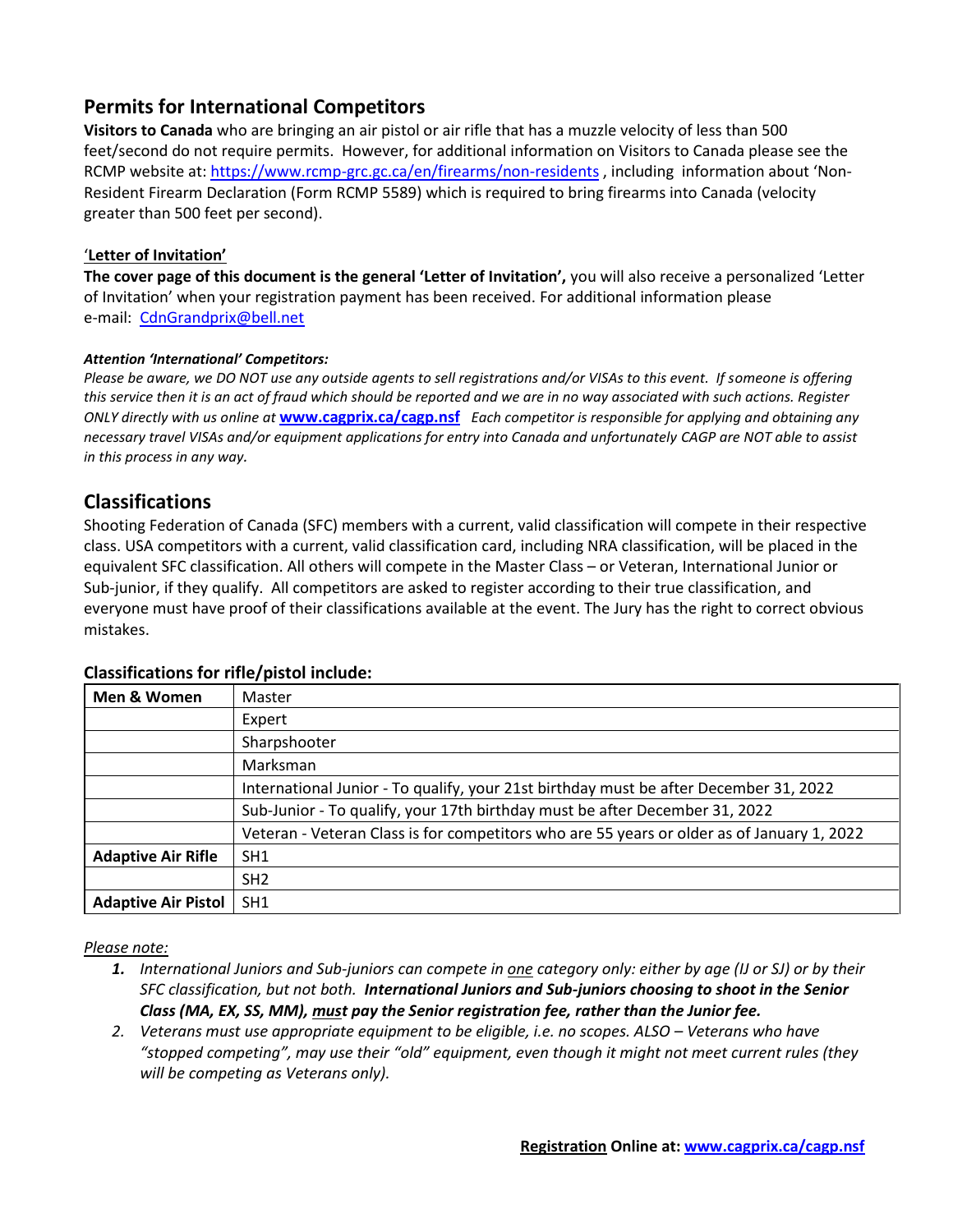# **Courses of Fire and Finals**

ISSF Air Pistol and ISSF Air Rifle competitors will shoot **2 complete courses of fire, both Men and Women will shoot a 60 shot course of fire (60 x 2 = 120 shots).** The overall top 8 in each of the Men's and the Women's events (including International Juniors and Sub-juniors regardless of whether competing by age or class) will then compete in Finals to determine the "Open" winners. Finals will follow the new ISSF format. **The Adaptive Events** will consist of: Adaptive Air Rifle - a 120-shot aggregate of 60 shots standing and 60 shots prone; Adaptive Air Pistol - 120 shots. All Adaptive athletes will be competing on the same relays as all nonadaptive athletes.

### **Match Start Times**

Please note that the times on the schedule are the times for the first SCORING shot in ISSF events (pursuant to Rule 7.9). Preparation and Sighting time will commence 15 minutes earlier than the published start time. As with all events, circumstances may cause delays. Event's will not start earlier than the time posted, but may start later.

# **'Mixed Team' Event – Register On-Site at the Registration Desk**

This year we are having a 2 Person Mixed Team event which will run in conjunction with the CAGP two courses of fire. Register a 2-Person Mixed Team (one man and one woman, senior or junior) for the Rifle or Pistol Events. Competitors can only compete on one team per event entered. If you do not have a team, but wish to participate, please see the Registration Desk to add your name to the 'I want to be on a team' list, and they will connect you with others on the list in your discipline. Awards will be given for the top Rifle teams and the top Pistol teams. **Don't forget to register at the Registration Desk - only \$10.00/team member.**

### **Competitor Numbers:**

Numbers will be supplied at registration. The competitor number is to be worn on the competitor's back above the waist. Numbers must be visible at all times while competing.

# **Coaching:**

These events are individual in nature. Coaching will not be permitted on the line, but shooters may be assisted by coaches who will be allowed to communicate with them as permitted by the Range Officer. While shooting is in progress, competitors must always advise the Range Officer before leaving the line for any reason.

### **Equipment:**

Competitors must provide their own equipment which must comply with ISSF rules. Equipment Control is not mandatory but it is recommended you go through in order to ensure all your equipment meets ISSF requirements as spot checks will be conducted on the line.

# **Safety**

- CAGP will be following the Ontario COVID guidelines.
- All pertinent firearms safety practices will be observed. Failure to follow safety rules or direction from Range Officers or Range Jury may be cause for disqualification and/or removal.
- Eye protection is recommended for all competitors and officials on ranges while shooting is in progress.
- Any medical emergencies should be immediately reported to a range official.
- The Organizing Committee and TTS will not be responsible for any articles lost or stolen or any article left at the range during the competition.
- No uncased air guns may be transported outside of the shooting range.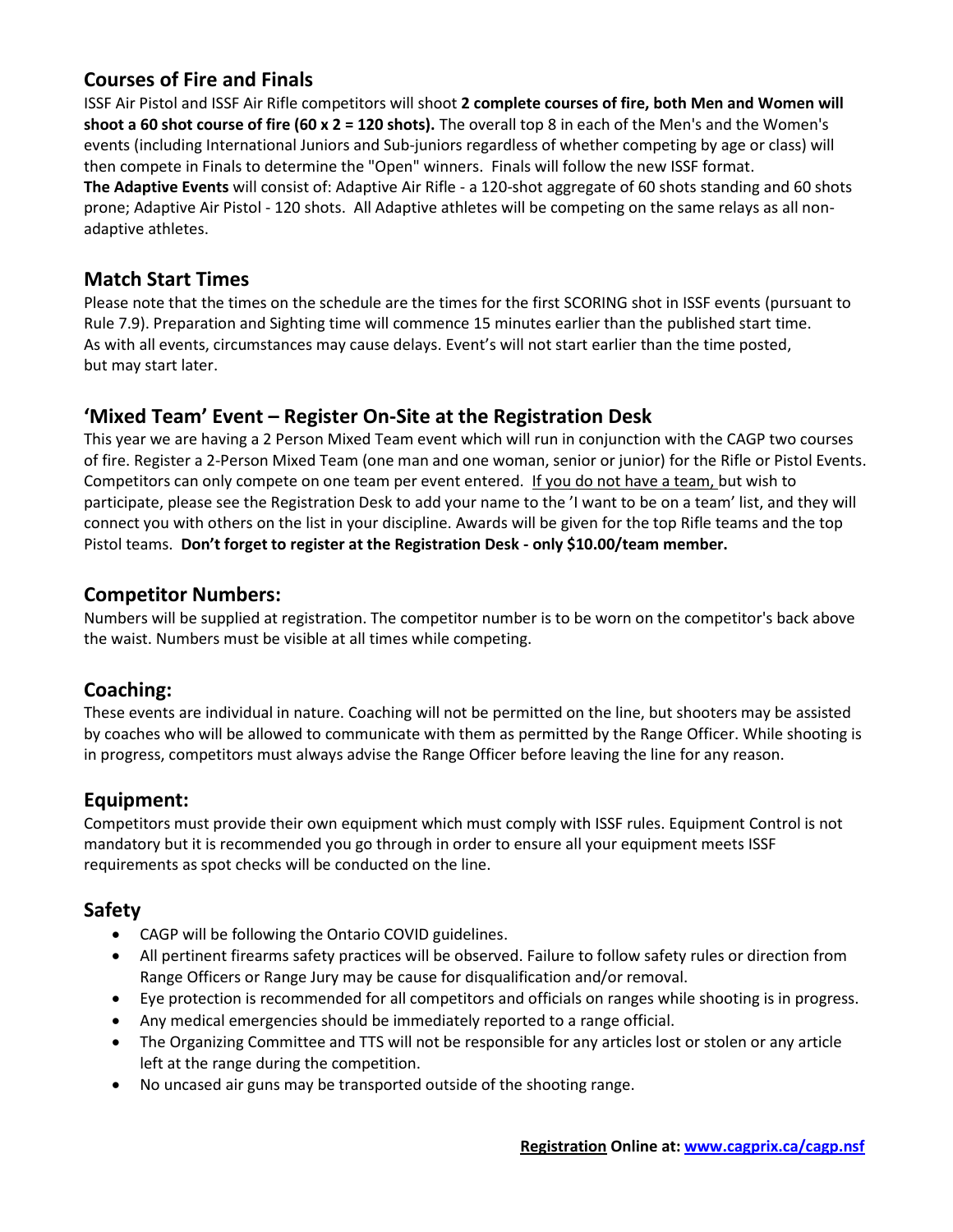#### *Special Notice from Match Committee*

*In the event that a competitor's fired shots hit the electronic scoring target protection plate, the following penalty sequence shall be followed:*

- *First Occurrence: Yellow Card…Warning*
- *Second Occurrence: Green Card…2 point penalty*
- *Third Occurrence: Red Card…disqualification from this relay due to unsafe shooting practices*

*The score that has been fired for record will be entered into the record sheets, but will not be used for the selection of the Finalist. No refund will be offered to the competitor.*

### **Air Rifle/Pistol Propellant**

Compressed air will be available for filling of rifle and pistol cylinders, but competitors must provide their own tank/cylinder adapters. If you require CO2 gas, you must provide your own.

#### **Protests:**

Filing and deciding of protests will be in accordance with ISSF rules and regulations. The fee is \$50 each

#### **Smoking**

Smoking or vaping is not permitted in any range, stats or scoring offices, any other closed room or tent, OR on any of the firing lines. Kindly go beyond the parking lot area and away from the on-site propane tank if you must smoke or vape.

#### **Anti-doping Controls**

Anti-doping controls may be conducted by the Canadian Centre for Drug-free Sport in accordance with ISSF and International Olympic Committee anti-doping regulations.

#### **Juries and Officials**

Specific juries and officials information will be posted on the range(s), as applicable.

#### **Competition Results**

Competition results will be posted as soon as they are available and sent to all participants by e-mail after the conclusion of the entire event, if and when possible.

#### **Dress Code**

All competitors, officials, coaches, volunteers and any other parties involved in this event must adhere to the ISSF Dress Code policy. If this policy is violated in any way, please immediately make a formal report of such breach to the Match Director, the Chief Range Officer and/or the relevant Section Chair.

#### **Code of Ethics**

All competitors, officials, coaches, volunteers and any other parties involved in this event must adhere to the ISSF Code of Ethics policy. If this policy is violated in any way, please immediately make a formal report of such breach to the Match Director, the Chief Range Officer and/or the Pistol Section Chair.

*Behavior issues: Please be aware that the Organizing Committee will not tolerate any abuse of any kind of our* volunteers, officials or competitors. If the organizing committee determines that such abuse has occurred or that the ISSF *Code of Ethics has been breached, the organizing committee will remove any individual responsible for such abuse. The individual may be ejected from any venue used by the Canadian Airgun Gran Prix.*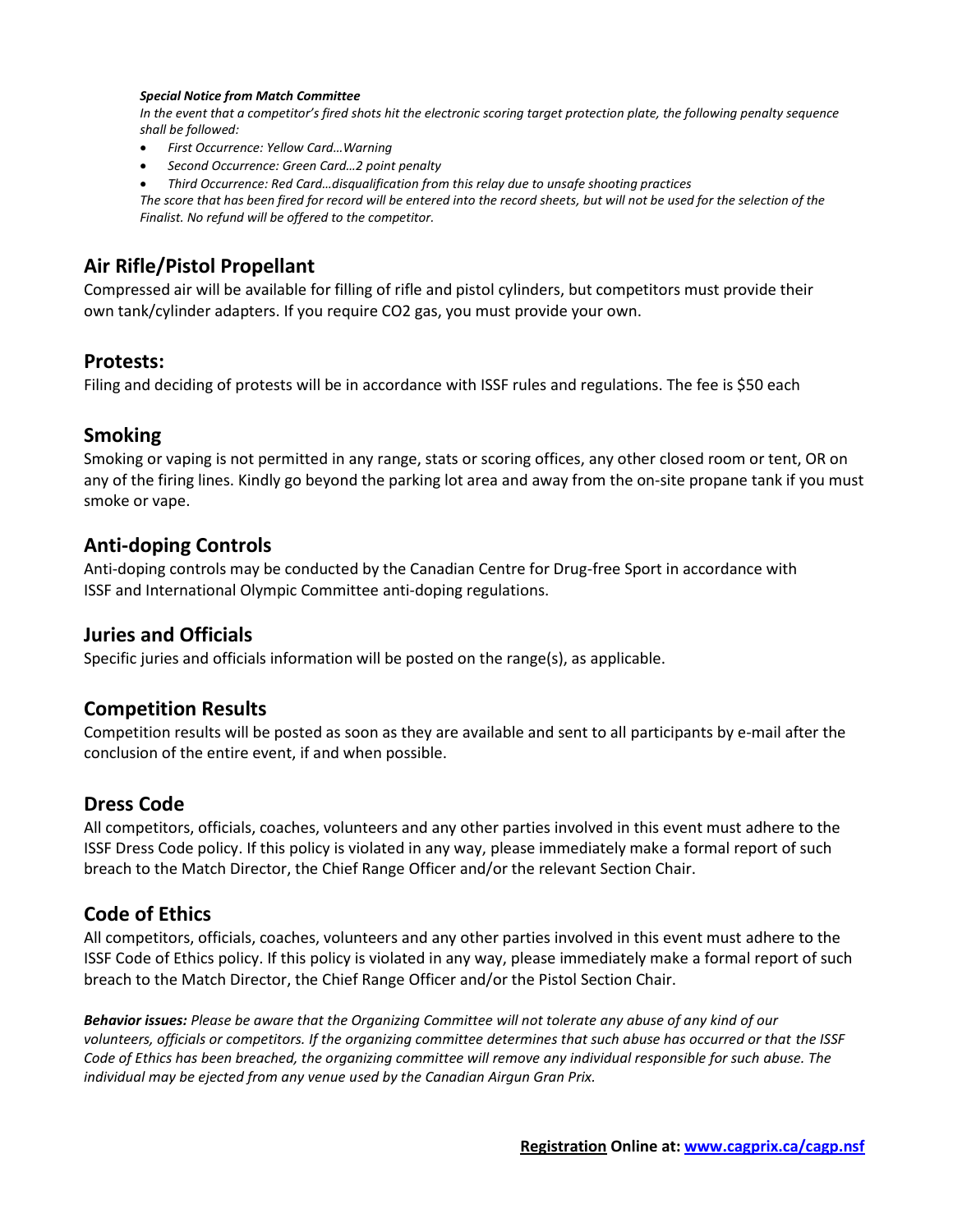

# **Awards**

| Each of Pistol, Rifle      |                      |                                |
|----------------------------|----------------------|--------------------------------|
| Men, Women                 | Master               | $1^{st}$ , $2^{nd}$ , $3^{rd}$ |
|                            | Expert               | $1^{st}$ , $2^{nd}$ , $3^{rd}$ |
|                            | Sharpshooter         | $1^{st}$ , $2^{nd}$ , $3^{rd}$ |
|                            | Marksman             | $1^{st}$ , $2^{nd}$ , $3^{rd}$ |
|                            | International Junior | $1^{st}$ , $2^{nd}$ , $3^{rd}$ |
|                            | Sub-junior           | $1^{st}$ , $2^{nd}$ , $3^{rd}$ |
|                            | Veteran              | $1^{st}$ , $2^{nd}$ , $3^{rd}$ |
|                            | <b>Mixed Teams</b>   | $1^{st}$ , $2^{nd}$ , $3^{rd}$ |
| <b>Adaptive Air Rifle</b>  | SH <sub>1</sub>      | $1^{st}$ , $2^{nd}$ , $3^{rd}$ |
|                            | SH <sub>2</sub>      | $1^{st}$ , $2^{nd}$ , $3^{rd}$ |
| <b>Adaptive Air Pistol</b> | SH <sub>1</sub>      | $1^{st}$ , $2^{nd}$ , $3^{rd}$ |

#### QUALIFYING ROUNDS:

Medals will be awarded in the above categories for the scores fired in the qualifying rounds.

#### OPEN FINALS:

In the Finals, first place winners will receive a medal and an *exclusive Canadian Grand Prix Jacket*. Second and third place finishers in the Finals will receive medals.

#### JUNIORS:

The top three International Juniors and top three Sub-juniors will receive first, second and third place medals. The top Junior overall, will receive an *exclusive Canadian Grand Prix Jacket* and a first-place medal.

*Note: A competitor who wins a Grand Prix Jacket is ineligible to receive another jacket for this year.*